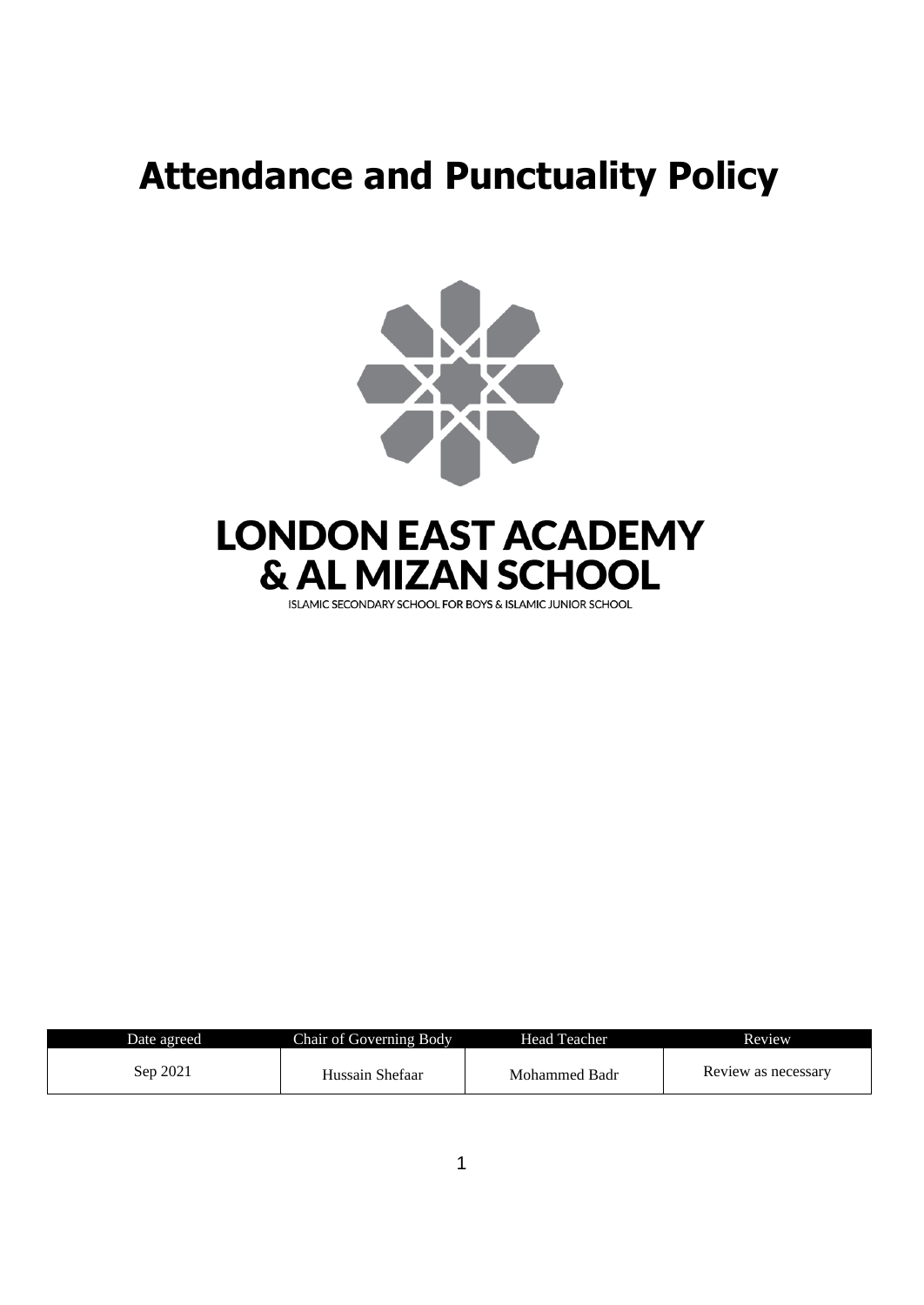# **Attendance and Punctuality Policy**

At Al-Mizan Primary School and London East Academy we expect the highest level of attendance and punctuality from all pupils so they may develop their full potential during their time at school. Missing out on education due to poor attendance and punctuality has a significant effect on pupils" life opportunities. The school staff, pupils and parents must do all in their power to ensure that excellent attendance and punctuality remain an integral part of the school's ethos. The school starts at 8.00am. The school target is to have 95% attendance and above for all students.

#### **Purpose of our procedures**

- 1. Make clear the expectations of regular and punctual attendance
- 2. To raise levels of attendance and punctuality
- 3. To ensure that the school is notified at the earliest possible opportunity of the absence of a pupil in order to ensure class registers are filled in accurately.
- 4. Develop links with parents and carers to foster a joint concern about their child's attendance and punctuality

## **Improving Attendance**

We will strive to encourage regular and punctual attendance by:

- 1. Providing a stimulating and relevant curriculum
- 2. Providing a safe, secure atmosphere which allows for diversity and in which pupils are protected
- 3. Ensure that the school environment is clean, pleasant and welcoming
- 4. Ensure that there are fair and effective Code of Conduct, anti-bullying and anti-discriminatory policies in place
- 5. Encouraging every student to monitor and improve their own standards and set personal goals.
- 6. Publicising form attendance as a means of encouraging healthy competitions between classes.
- 7. Rewarding good attendance through individual and group through praise, attendance certificates and rewards. merit system and certificates.
- 8. Notifying the parents of the student's attendance by reports and school contact.
- 9. Form tutors and all teaching staff having the highest expectations of goof attendance and making students well aware of this fact.

#### Incentives and Rewards

The school will recognise good and improved attendance by:

- Certificates for 100% attendance & punctuality;
- Rewards for highest attending form group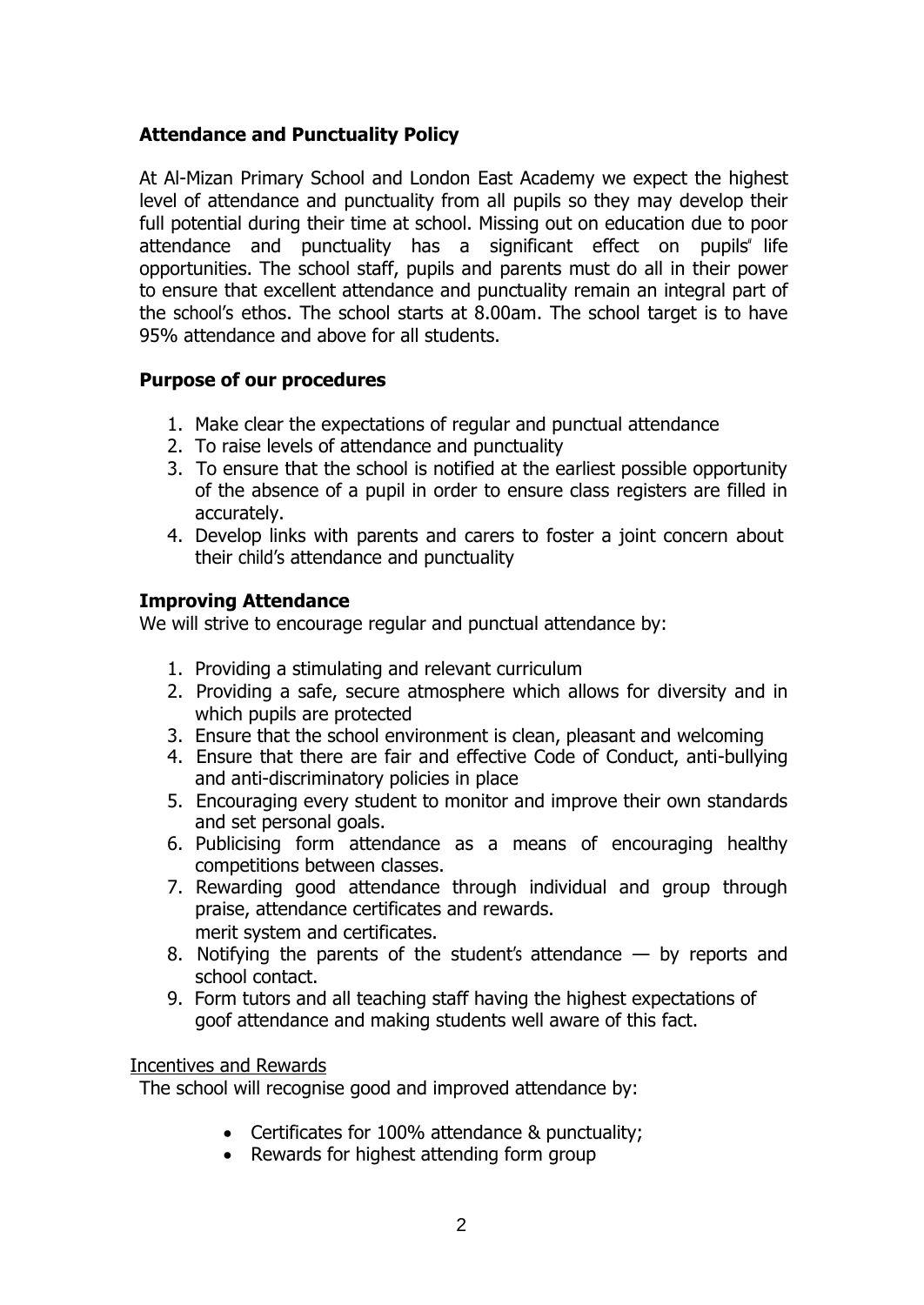• A reward is given at the end of the year to students who have achieved 100 % attendance for the duration of the year.

#### **Late arrivals**

- All sanctions are exclusive to LEA

A member of staff is based at the school entrance between 7:45am to 8:00am, Monday to Friday. Students are signed into the late register if they come into school after 8.10am. Tutors will monitor student punctuality during registration and mark them late if they come in after 8:00am.

Tutors will administer appropriate sanctions such as detentions, calling parents and issuing green late reports. If a student arrives late to school three times in the same week, he will serve an SLT sanctioned detention at the end of the week.

Students who come in after 8:00am are marked down as late on the register & School Management Software (Bromcom). Students who arrive after 8:10am go directly to the school office to sign in.

A record of lateness is kept by the school. Repeated lateness which are cause for concern are highlighted by Attendance Officer and team who will then take a 4-point action plan to ensure their punctuality is improved. 4-point action plan is:

- 1. Call home and speak to parent
- 2. Send letter home if punctuality is not improved
- 3. Meeting with head & form tutor
- 4. Possible withdrawal from assessments

#### **Notification to the school of absence**

Parents should notify the school of their child's absence on the first day of occurrence (before 9am) and ensure that written confirmation of this absence is given in a letter to the Form Tutor and the schools office on the child's return to school which will be kept in the students file. Failure to produce written confirmation will result in an unauthorized absence being recorded in the register. The school will contact parents when concerned about an unexplained absence and parents are encouraged to contact us if they have any such concerns.

Parents and carers of pupils being admitted to the schools are asked to support the school's commitment to regular attendance and punctuality, by signing the schools "Home-School Agreement" (Appendix A).

The school expects routine medical appointments during holidays and out of school hours. However, this may not always be possible in which case the school should be informed in advance in writing.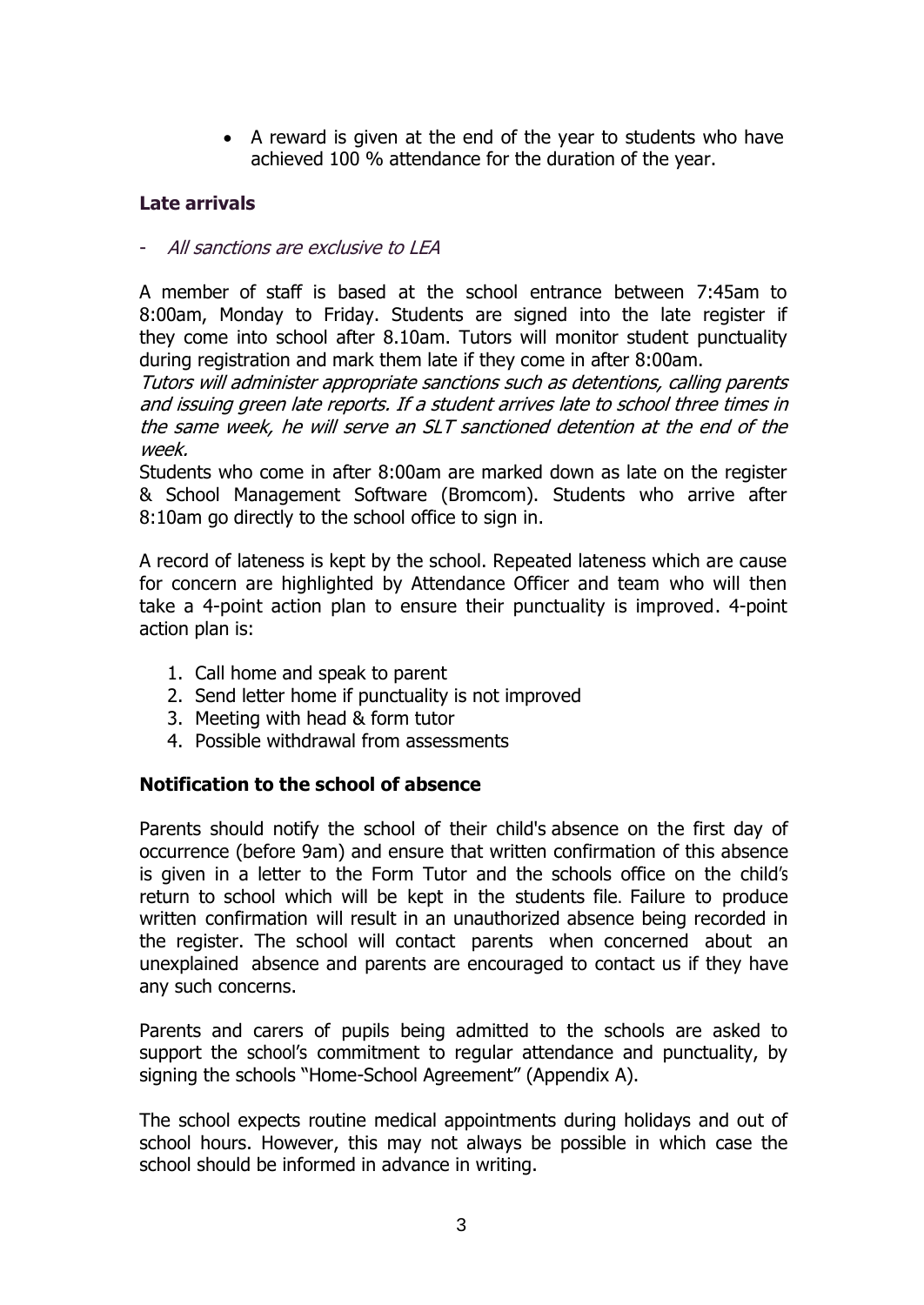#### **Registers**

Form tutors complete registers twice a day (subject to change due to interventions, in the morning and afternoon sessions. The form tutors should monitor absences and send letters home at the end of each term if there is a cause for concern. Teachers will continually monitor attendance and punctuality and regularly remind pupils of its importance.

In order to secure the safety of pupils, an accurate record of their attendance (the class register) is necessary, and is a legal requirement.

#### **Procedures to be followed when a child is absent from school**

The form tutor will record the absence in the register. If the parents / carers have notified the school, the admin staff will record the absence in the register using the appropriate codes to be as specific as possible. If the parents / carers have not already contacted the school, a member of staff from the office will seek an explanation for the absence as soon as possible by a telephone call.

If a satisfactory explanation is given, record the absence with the appropriate code to explain the absence. If a satisfactory explanation is not given the school will persist in asking for a reason and the absence will be left as unauthorised.

If there are concerns about absences the class teacher/form tutor should alert the school pastoral lead. The pastoral lead will make a telephone call to the parents or request parent/carer to come into school to discuss their child's attendance/punctuality.

#### **Procedures to be followed when a child is absent from school due to illness**

Parents should notify the school on the first day the child is unable to attend due to illness. If the parents/carers have not already contacted the school, a member of staff from the office will contact the parents to identify the reason for absence.

The attendance officer will then authorize the absence due to illness with the appropriate code unless they have genuine cause for concern about the veracity of the illness. If the authenticity of illness is in doubt, the school can request parents to provide medical evidence to support the illness.

Medical evidence is not required for the first three days of absence. However parents will be required to bring in a written confirmation of the absence for the  $2<sup>nd</sup>$  and  $3<sup>rd</sup>$  day. After the  $3<sup>rd</sup>$  day of absence (consecutively) medical evidence is requested from parent. This can be in the form of prescriptions, appointment cards (etc), rather than doctors' note.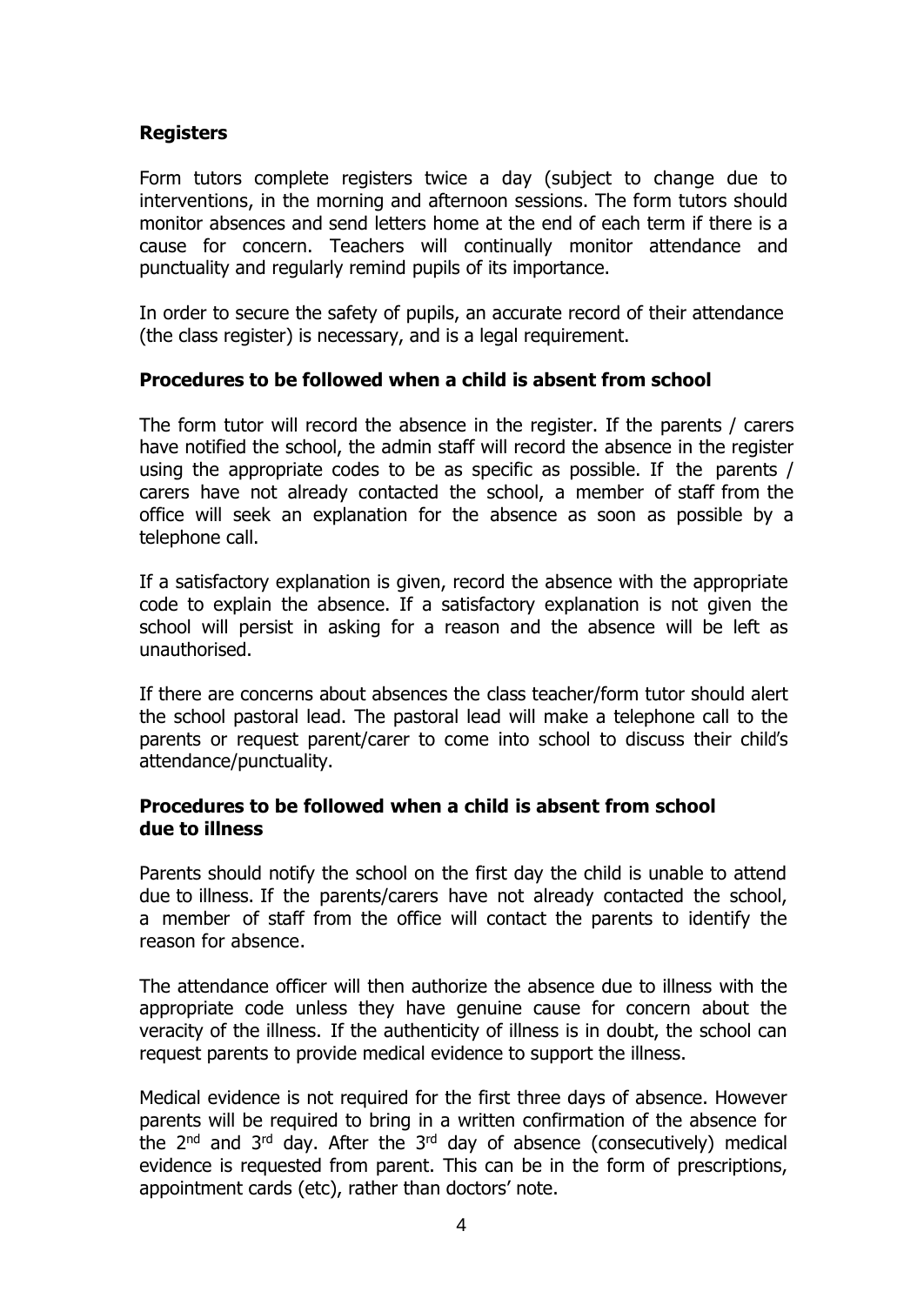#### **Unexplained absences and missing pupils**

Any pupil who is absent for unexplained reasons will be referred to the local authority after 10 days. If necessary, the police will also be informed.

The school will ensure that when a pupil moves their record is forwarded to the new school to avoid any pupil going missing. Likewise records of all new admissions will be sought from the previous school before the pupil starts attending the schools.

## **Extended leave/ Family holidays/trips overseas**

Family holidays during term time are strongly discouraged and permission will normally be refused. This includes hajj and umrah trips during term time. Where a parent wishes to take their child out of school they must write to the headteacher and return it to the school reception. Under no circumstance will a holiday of more than 10 school days be allowed. Parents are warned that failure to adhere to these regulations can in most extreme cases lead to the child's removal from the school roll. Where a pupil is granted permission to miss school for a holiday it is the child's responsibility to see all of his/her teachers and ensure that all work missed has been caught up with.

#### **Fines**

To improve attendance and punctuality at Al Mizan and London East Academy, the school have adopted the national framework in tackling low attendance figures. Parents will be fined £60 per parent per child per period of unauthorised absence (3 consecutive days), which rises to £120 if not paid within 21 days. There is no statutory right of appeal once a Penalty Notice has been issued. The Headteacher has the right to waver the fine if he deems an appropriate reason has been given by the parent or if parents can ensure the child's attendance & punctuality will improve.

#### **Confidentiality and security**

All school staff will be made aware of and will comply with the requirements for confidentiality and safe keeping of registers. This will include:

- Pupils not marking or overseeing the register
- Prompt submission of the register to the school office after marking
- No information of the register being disclosed to anyone other than an authorised person
- No class registers being taken off the school premise
- Class registers being stored safely and securely at night and weekends

#### **Monitoring**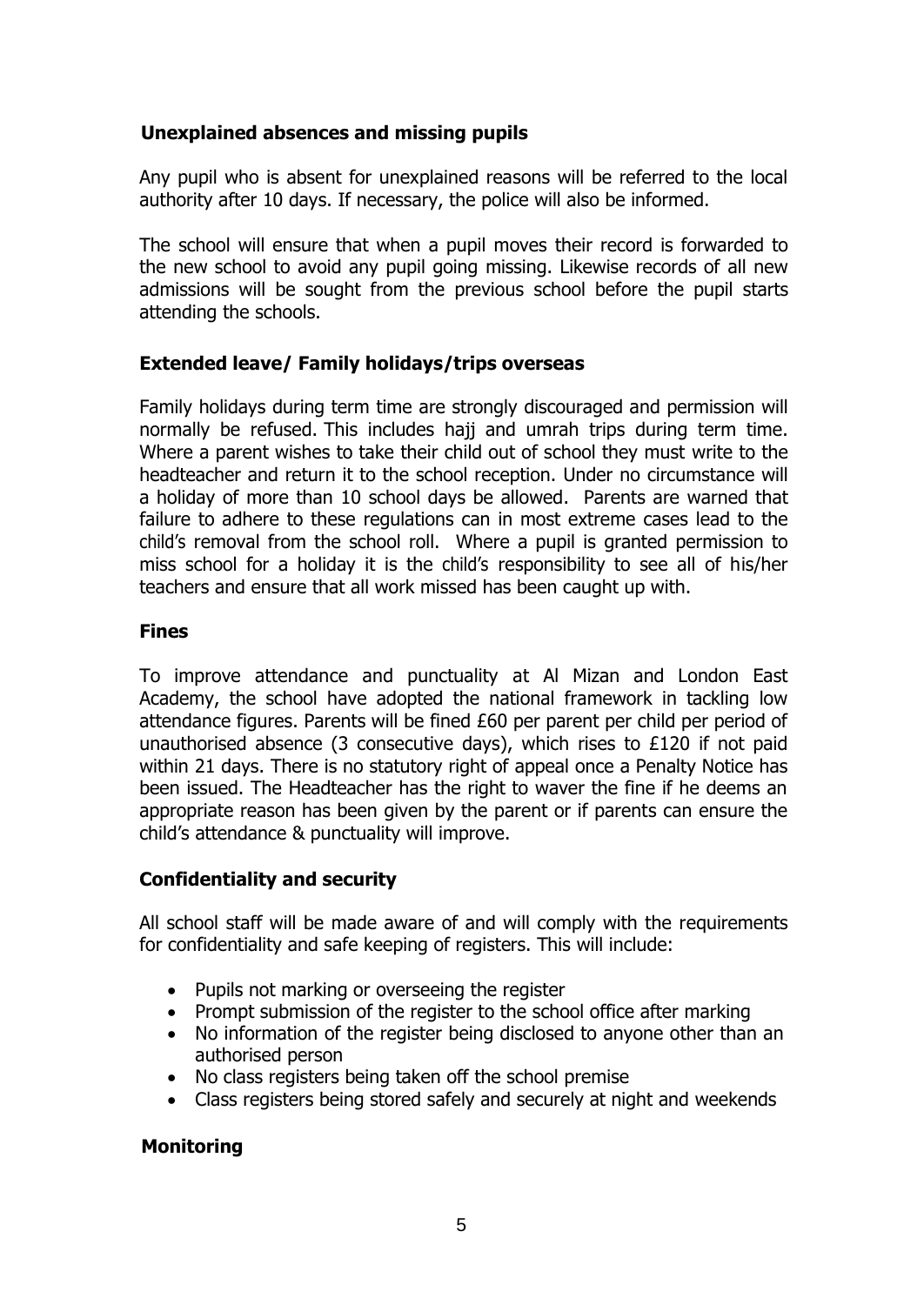The schools will conduct regular reviews of the attendance statistics and register. After each half term a scrutiny of attendance will take place. Pupils with attendance below 95% are deemed as a cause for concern and phone calls and meetings will be arranged by the attendance officer to support the parents of these pupils. Where there is very low attendance of below 80% with no valid reason presented, the pupil will be referred to the Head teacher, who will take appropriate action as deemed by the pastoral lead and Governing Body including court warning notices and prosecutions.

Daily records of absent students are recorded and tracked along with the reasons stated by the parents/carers for their child's absence. The school also records weekly attendance figures for each year group with a cause for concern being raised if attendance falls below 95%. Student trackers are monitored on the no. of days a pupil is absent per week with a four-point action plan to improve attendance of any students (as stated above).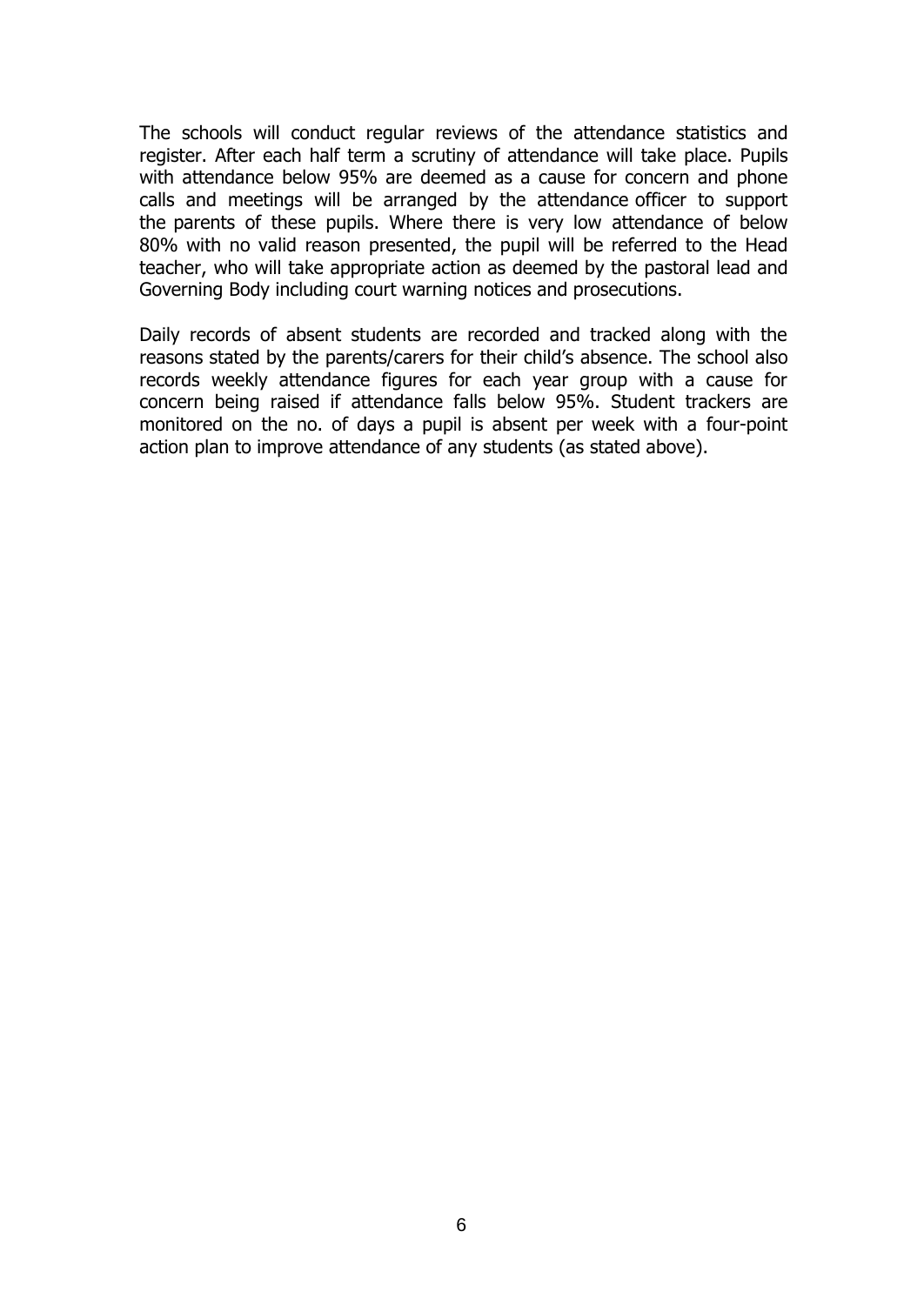# **APPENDIX A- Home - School Agreement**

NAME OF STUDENT: D.O.B:

#### **PARENT/GUARDIAN:**

As a parent/guardian I take up the full-time place offered to my son as of September YYYY, and furthermore I will:

- **•** Pay the tuition fee when it is due i.e. 2<sup>nd</sup> of July for Autumn Term, **2 nd of December for Spring Term and 2 nd of March for Summer Term.**
- Ensure that my son attends school regularly, on time at 7:55am, and is picked up from school promptly when the school finishes.
- Give prior notice if my son is to be absent from school on any occasion.
- **Ensure that my son always attends school wearing the correct uniform.**
- **Ensure that my son does his homework regularly.**
- Support school policies regarding behaviour and following the "school rules".
- **EXECT** Attend parents" meetings and any other meetings concerning my child's progress.
- Inform the school if there is a problem that would affect my child"s education and welfare.
- **•** Provide all necessary support concerning all items listed in "Parent Matters".
- Your child attends and participates in all school activities including that related other faith, culture and British values
- Ensure that my son upholds school values and etiquettes in school and at home.

# **STUDENT**

As a student of Al-Mizan & London East Academy, I will:

- Attend school regularly and on time at 7:55am, and will be punctual for all my lessons.
- Wear the correct uniform to school every day.
- Have a good attitude to school and learning, remembering that everything that I do, I do for the sake of Allah.
- Do all my class-work and homework on time and to the best of my ability.
- Know, understand and follow the school rules at all times.
- **•** Treat my teachers with respect.